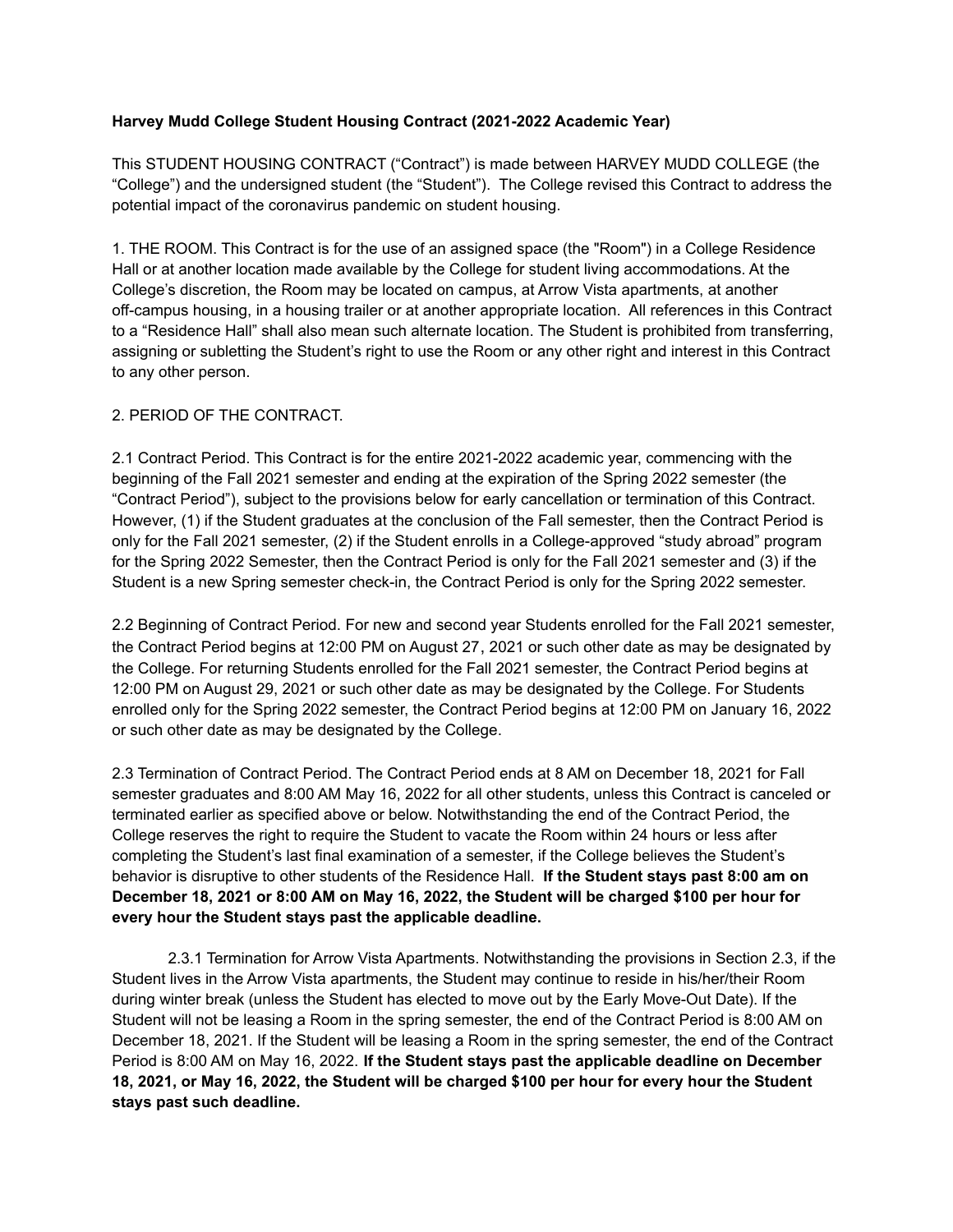2.4 Additional Provisions Regarding Contract Period. The Contract Period cannot be changed from the above dates unless approved in writing by the College. Further, the Contract Period and the related room charges shall be for the entire academic year, and shall not be prorated for a less than the entire year, except as otherwise expressly permitted under Sections 2.1 and 2.2 above. If the Student obtains the College's proper authorization for an early move-in date, a late move-out date, or to use a Room in the Residence Hall during academic breaks, all of the provisions of this Contract shall apply during those time periods as well.

3. **WINTER BREAK**. Residence Halls close for Winter Break at 8:00 AM on December 18, 2021 and reopen at 12:00 PM on January 16, 2022. The Student shall not remain in the Room or Residence Hall at any time during Winter Break, or return prior to the official reopening of the Residence Hall, without prior written permission from the College (with the exception of students residing at the Arrow Vista apartments as described in Section 2.3.1).

## **CHARGES, FEES, DEPOSITS AND ASSESSMENTS - MEAL PLAN - RULES, REGULATIONS AND POLICIES**

4. CHARGES, FEES, DEPOSITS AND ASSESSMENTS.

4.1 Room Charges. All Room charges, payment due dates, payment methods, and payment plans for the 2021-2022 academic year are listed on Exhibit "A" attached hereto. The Student shall pay such charges, and other payments due under or as a consequence of this Contract (including, without limitation, all applicable deposits, fees and meal plan charges) by the due date. The College reserves the right to withhold degrees, grades, and registration, terminate this Contract and hold the Student responsible for all costs incurred by the College resulting from the Student's breach of this Contract.

4.2 Occupancy Fee. If the Student uses a Room at any time outside of the Contract Period (e.g., before the scheduled move-in date, after the scheduled move-out date, after the closure of the Residence Halls for the winter break, or after the Student's eligibility has ceased), the Student will be charged an occupancy fee, as determined by the College, for each day or portion thereof.

4.3 Room and Common Area Damage Assessments. The Student shall pay for all loss and damage, ordinary wear and tear excepted, that the College determines the Student and his/her/their guests caused to the Room, Residence Hall, and common areas of the Residence Hall, including floors, walls (including tacks, nails and tape), windows, ceilings, appliances, fixtures, furniture and furnishings, plumbing, electrical wiring or other College property in the Residence Hall. If, after reasonable investigation, the College cannot determine which student caused such loss or damage to the Room, Residence Hall or common areas of the Residence Hall, the Student shall pay to the College the labor and material costs of such repair and cleaning, prorated as deemed appropriate by the College in its sole discretion, among, if a Room, each student occupying the Room, or if a Residence Hall or common area, each user of that Residence Hall or common area. The Student shall be jointly and severally liable, with all other occupants of the Residence Hall, for all damages to the Room, the Residence Hall and the common areas of the Residence Hall. See the Student Handbook (referenced in Section 6 below) for Dorm Charge Appeal and Excessive Cleaning policies, which also deal with resident responsibility for damages.

4.4 Room Deposit. A \$150.00 deposit is required on the Student's account for the entire time he/she/they occupies a Room (the "Room Deposit"). All incoming first-year students must submit the Room Deposit by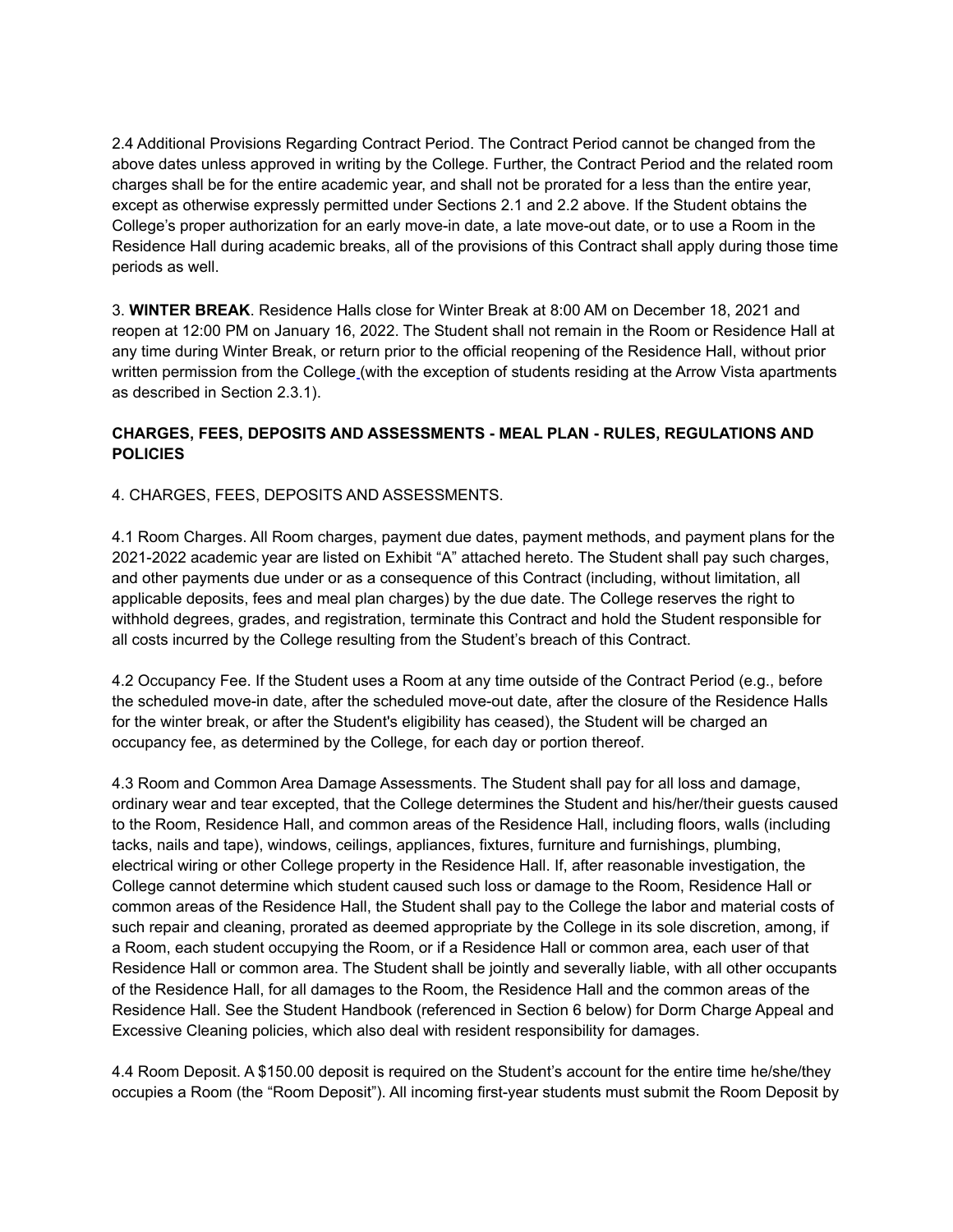May 1, 2021. Current students returning to College Residence Halls, who do not have a Room Deposit on file, must submit their Room Deposit to the Office of Student Accounts by 12:00 PM August 20, 2021 or within three business days of the student's approval to return, whichever is earlier. The purpose of the Room Deposit is to cover losses the College may incur as a result of the Student's failure to comply with the terms of this Contract, including but not limited to the Student's failure to pay any installment of the Room fee and to reimburse the College for repairing those damages described in Paragraph 4.3 above. If the College applies any of the Room Deposit for such purposes, the Student shall immediately replenish the Room Deposit (unless the Contract Period has ended and the Student does not intend to occupy a Room in the subsequent academic year). The College may co-mingle the Room Deposit with other funds held by the College, and the College has no obligation to pay any interest on the Room Deposit. The College will return the Room Deposit to the Student as soon as practicable following termination of the Contract, but only if at such time (1) the Student's Room (including furniture and furnishings) is found in the same condition as when the Student first took possession, ordinary wear and tear excepted, and (2) the Student has settled in full all accounts and debts owing to the College including, but not limited to, all charges, costs, assessments, fees and fines, and any amounts described in Paragraph 4.3 above. If not so paid by the Student, the College shall have the right to deduct all such amounts from the Room Deposit and, if the Room Deposit is inadequate to cover such damages and nonpayment, to recover from the Student all sums required to repair such damages and pay such accounts in full. Notwithstanding anything in this Section 4.4 to the contrary, if the Student intends to occupy a Room for any portion of the academic year following the end of the Contract Period, the Student hereby authorizes the College to apply the Room Deposit to the deposit required by the Housing Contract for such subsequent year; provided, however, if (1) the new Housing Contract requires a larger deposit than set forth herein or (2) the College has applied any portion of the Room Deposit to remedy the conditions described above, the Student shall promptly remit sufficient funds to fully fund the deposit required by the new Student Housing Contract.

4.5 Late Fee. The College may impose a late fee for each delinquent payment under this Contract, equal to one (1) percent of such delinquent payment. The parties agree that such charge is reasonable and liquidated damages for each delinquent payment because at this time it is impractical and difficult for the parties to determine the added costs to the College resulting from the Student's delinquent payment. The Student's non-receipt of a fee statement from the College does not absolve the Student from paying each Residence Hall fee installment by the applicable due date.

5. MEAL PLAN. The Student must be enrolled in one of the College's meal plans, unless the student has received written documentation from the Office of Housing and Residential Life that they are exempt from this requirement. The Student shall not assign or allow any other person to share the Student's meal plan, and each meal permit is for the exclusive use of the Student to whom it has been issued. Additional information about meal plans, and applicable exemptions, are described in the Harvey Mudd College Catalogue (the "Catalogue") and other documents on the Harvey Mudd College website (www.hmc.edu).

6. RULES, REGULATIONS AND POLICIES. During the Contract Period, the Student must remain enrolled as a student at the College; provided, however, at any time the Student is enrolled only as a part-time student at the College, the Student must first obtain the Vice President for Student Affairs/Dean of Students' written permission in order to use the Room. The Student shall behave with proper regard and mutual respect for other students, residents, guests, proctors, personnel of the College's Facilities and Maintenance Office ("F&M"), other College personnel, Residence Hall neighbors and their respective property. The Student shall abide by all state, federal and local laws and all rules, regulations and policies of the College relating to Student conduct and the Student's use and occupancy of the Room and Residence Hall (including those promulgated by the ASHMC Senate and other student governing bodies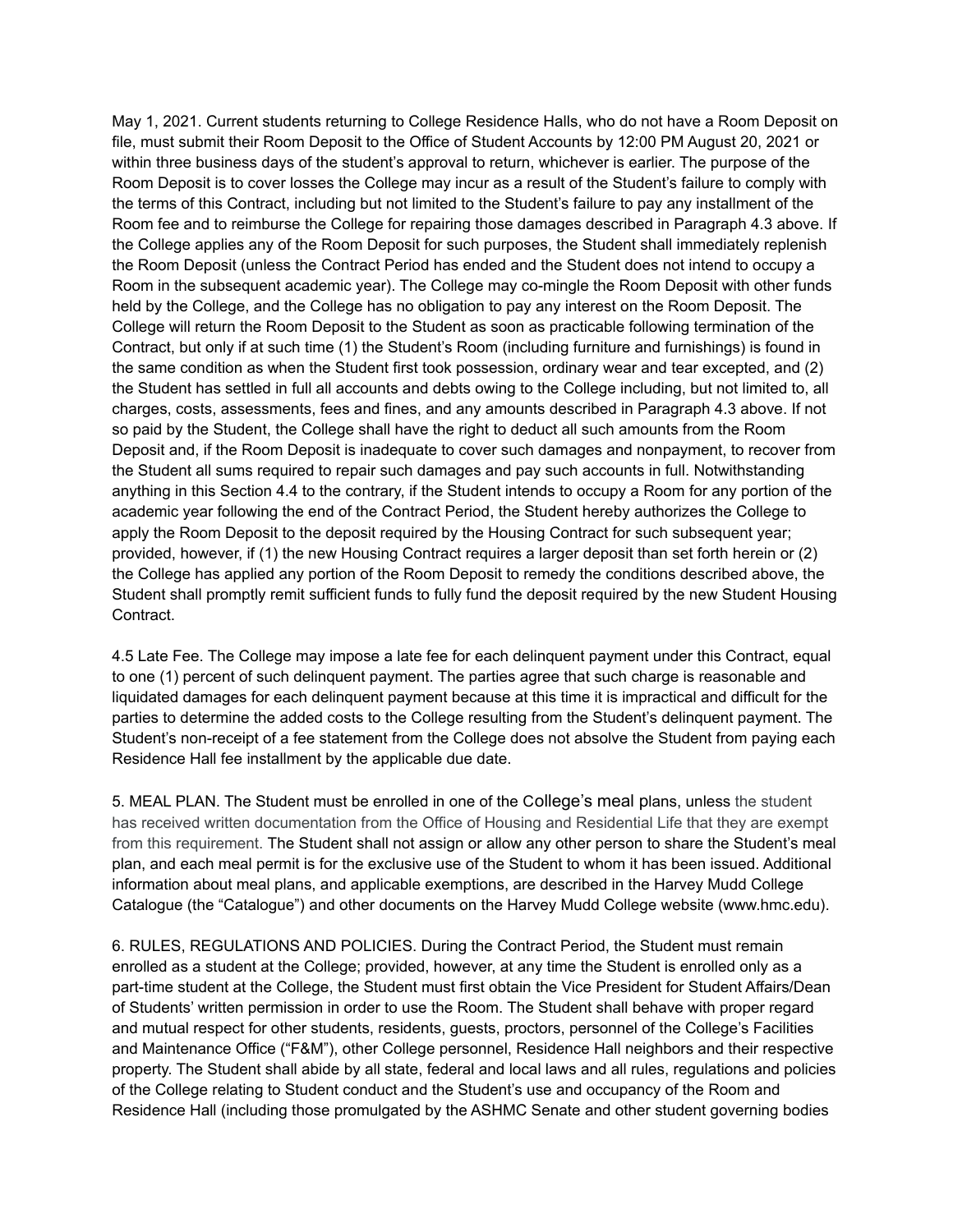recognized by the College), which are now, or hereafter, in effect. These rules, regulations, and policies are included in the Harvey Mudd College Student Handbook (the "Student Handbook"), and other publications distributed by and available at the Vice President for Student Affairs/Dean of Students' Office and on the College's website (www.hmc.edu).

## **ROOM ASSIGNMENTS - USE OF ROOM - GUESTS - ACCESS TO ROOMS**

#### 7. ROOM ASSIGNMENTS.

7.1 Original Room Assignment. This Contract entitles the Student to occupy space in a Residence Hall, not a specific Room. The Student shall therefore comply with all Room Draw rules and regulations, with the understanding that the College has the right to make all room assignments and reassignments as the College, in its sole discretion, may deem in the best interest of the College. The College assigns roommates based on various factors, including information provided by the Student. The Student shall use the Room only as a student living accommodation.

7.2 College's Control of Rooms; Reassignments. The College, in its sole discretion, reserves the right to reduce or increase the number of students per Room as space becomes available, and to utilize the Room for a single, double, triple or quadruple occupancy (and therefore the terms and conditions set forth herein are therefore applicable to Rooms occupied by either one, two, three or four parties). The College also reserves the sole right to reassign the Student to another Residence Hall room, to assign roommates, to consolidate vacancies, or to make accommodations in order to comply with Section 504 of the Rehabilitation Act of 1973 (29 U.S.C. 794) and the Americans with Disabilities Act. Due to the coronavirus pandemic, and in the interest of student health and safety, the College also reserves the sole right to reassign the Student to a different Room, either temporarily or for the duration of the semester or academic year, which may require the Student to be quarantined or isolated for a time period determined by the College. Certain rooms in the Residence Hall may not be appropriate for self-quarantine or self-isolation. During the time period the College places the Student in quarantine, the College may temporarily relocate the Student to alternative housing. The College's removal of the Student from a Residence Hall to isolate or quarantine does not constitute a termination of this Contract.

7.3 Student's Petition to Change Rooms. The Student must obtain written permission from the College prior to transferring to another Room. If the College approves such petition, the Student shall be responsible for the fees applicable to the vacated Room (until the Room is completely vacant and all assigned keys are returned), as well as the fees applicable to the new Room. The Student must complete the transfer promptly after the College approves such transfer. Moves not approved by the College are void. If the Student has changed Rooms without the College's consent, the Student shall immediately return to his/her/their original Room and may face disciplinary action, including termination of this Contract, by the College, as further discussed in the Student Handbook.

7.4 Residence Hall Directory and Floor Plan. Residence hall directories and floorplans are accessible to the HMC community through an online directory ("the Roster"). To have your name excluded from the Roster or Floor plans, contact the Associate Dean of Students and Director of Housing and Residence Life.

#### 8. USE OF ROOM.

8.1 Maintenance. The Student shall maintain their self, their Room and common areas of the Residence Hall in a clean, sanitary and nonhazardous condition throughout the term of this Contract.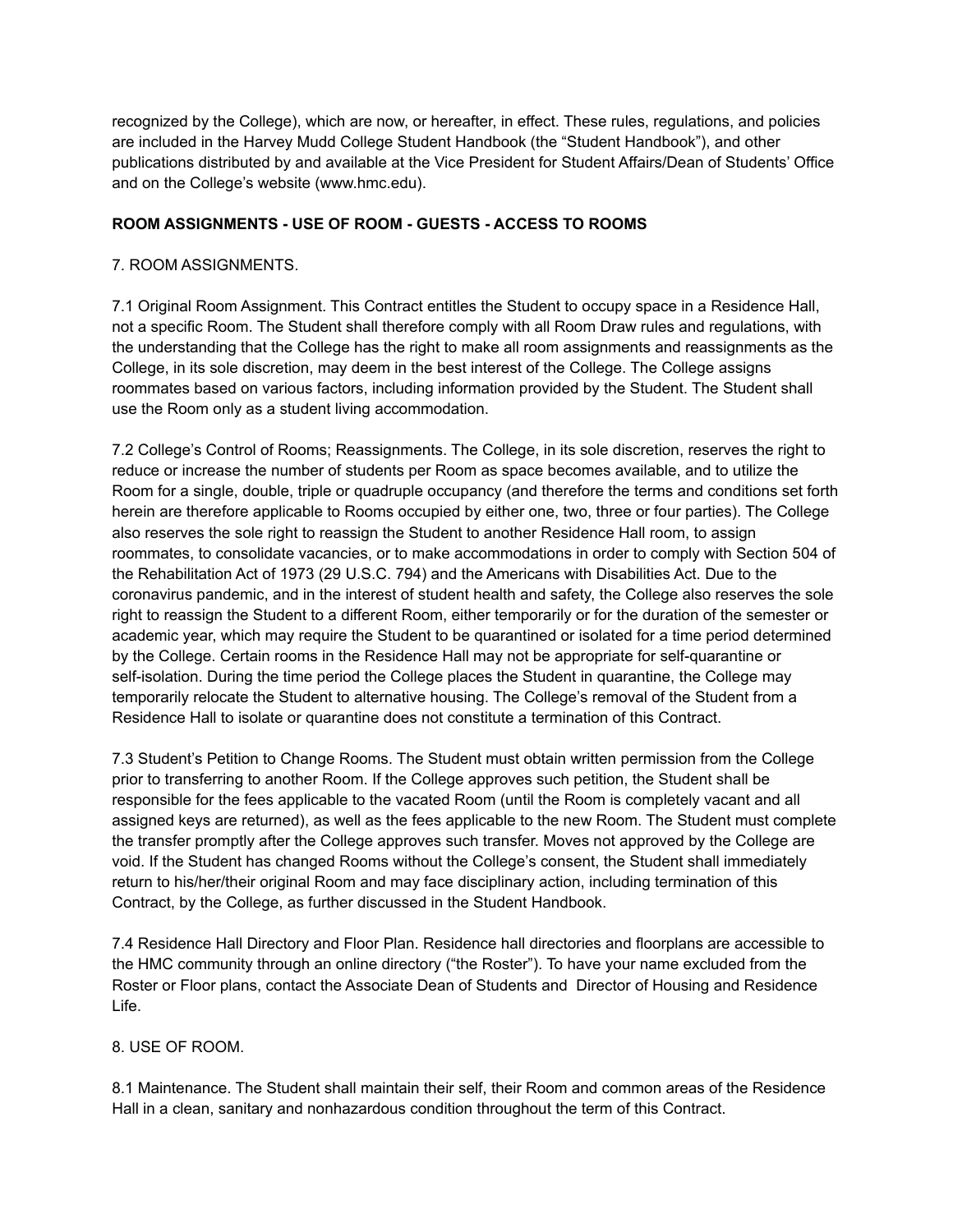8.2 No Alterations. The Student shall not make any alterations to any Room, Residence Hall or common areas without the prior written authorization from F&M. Without limitation, "alterations" include painting (except as permitted in accordance with guidelines described in the Student Handbook), wallpapering, installing an antenna or satellite dish, or using fasteners that damage wall, ceiling or floor surfaces, and making changes or modifications to existing furnishings. The Student is prohibited from installing any unauthorized lock on a door or window, or modifying any existing locks, and the College will remove such locks or modifications at the Student's expense.

8.3 Assistance Animals. The College recognizes the importance of "Service Animals" as defined by the Americans with Disabilities Act (ADA) and the broader category of "Assistance Animals" under the Fair Housing Amendments Act (FHAA) that provide physical and/or emotional support to individuals with disabilities. Non-caged animals are generally not allowed in the Harvey Mudd College residence halls, and pets are regulated by the Residence Hall Pet Policy discussed in Section 8.4 below. However, the College will consider a request by a Student with a disability for reasonable accommodation from this prohibition to allow an Assistance Animal that is necessary and reasonable because of the Student's disability. Given the logistical considerations of having an animal on campus, specific processes are required to ensure safe and healthy interactions between the animal, the Student and the campus constituencies. The Student Accessibility Services Coordinator facilitates this process, in collaboration with the Student and additional administrative offices, as needed. The full policy is available at: [https://bit.ly/3xXwqQQ.](https://bit.ly/3xXwqQQ) To request permission to keep an Assistance Animal in the Room, the Student should contact the College's Student Accessibility Services Coordinator Student Accommodation Coordinator. The following website contains additional information on the College's disability resources: www.hmc.edu/student-life/disability-resources. 8.4 Pets. Pets are regulated by the Residence Hall Pet Policy as set forth in the Student Handbook. Certain pets are prohibited. If the Student desires to have a pet in his/her/their Room, the Student must comply with the Residence Hall Pet Policy and complete the pet registration form on the College's website (www.hmc.edu; type "pet registration" in the search box).

8.5 Prohibitions. The Student shall not keep, or permit to be kept in or about the Room, Residence Hall or common areas, any of the following: illegal drugs (including but not limited to marijuana, which remains an illegal drug under Federal law) and other illegal substances, firearms, weapons, ammunition, fireworks, gasoline, other flammable liquids, benzene, photo development chemicals, any other chemicals that are toxic or explosive and/or other items which could endanger the life, safety or welfare of the Student or other members of the College community. The College at its sole discretion shall determine whether a substance is prohibited.

9. GUESTS. The College maintains a guest policy regarding the Residence Halls and Rooms, as set forth in the Student Handbook. During the COVID-19 pandemic, no guests will be allowed in residence halls. The Student agrees to abide by such guest policy at all times during the Contract Period.

10. ACCESS TO ROOMS. The College and its agents and representatives shall have the right of access to the Room for the purposes of routine custodial services, and making routine or emergency repairs as necessary, without prior notice to, or consent from Student. Any College official designated by the President and/or Vice President for Student Affairs/Dean of Students, upon proper identification and purpose, may also enter the Room and inspect its contents without Student's consent, if there is reason to believe that a violation of College rules and regulations has occurred. Such designated officials may remove items that are in violation of College, Federal, state or municipal regulations. Further, any representative or agent of the College, including but not limited to campus safety officers and on-call deans may enter the Room at any time without prior notice to, or consent from Student, in an emergency,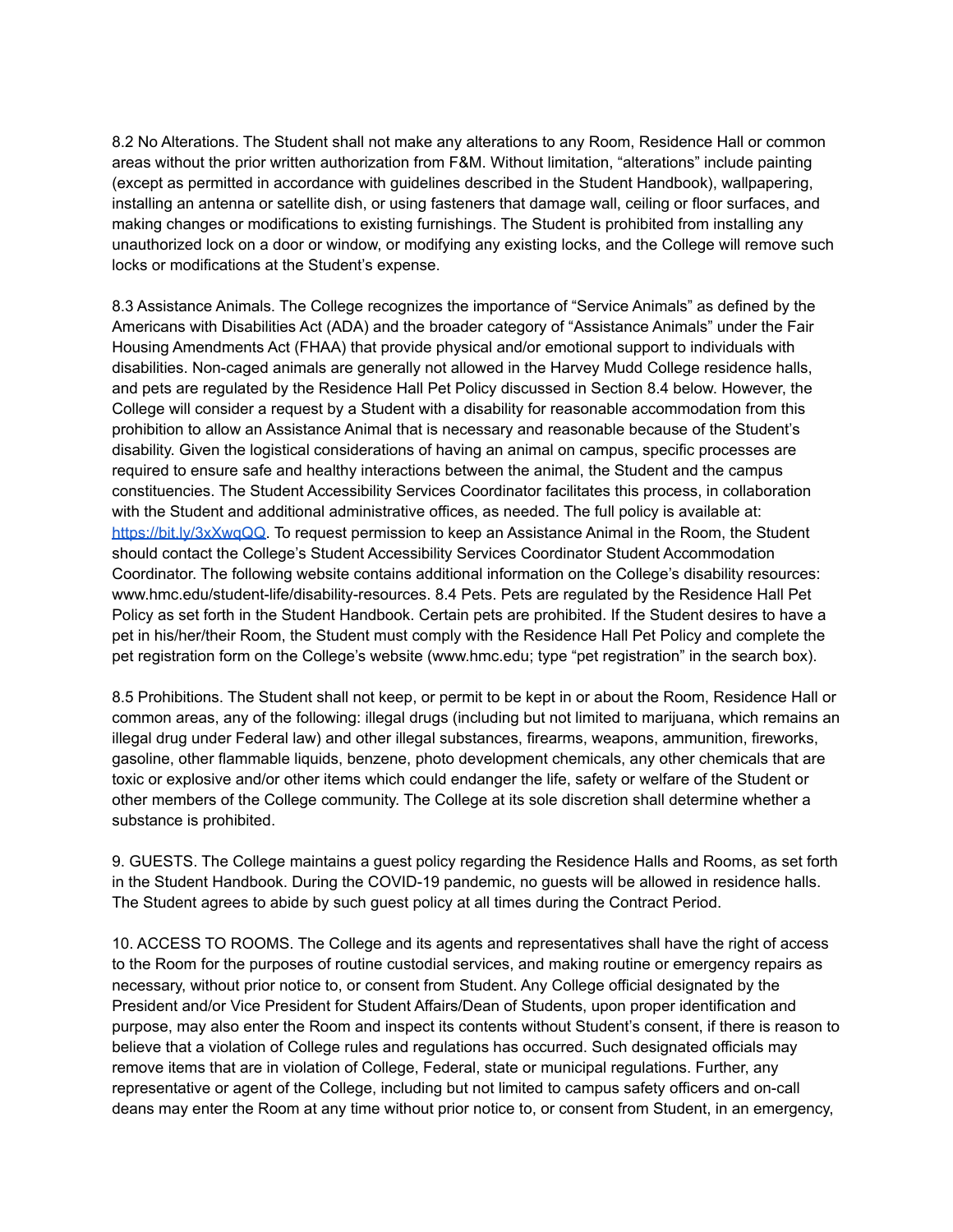including, but not limited to, where there is reason to believe that the life, safety, or health of an occupant is at risk, as determined by such representative or agent in his/her/their sole and absolute discretion.

# **STUDENT'S CANCELLATION OF CONTRACT; PETITION - COLLEGE'S RIGHT TO TERMINATE CONTRACT - VACATING ROOM; DISPOSITION OF PERSONAL PROPERTY - NON-LIABILITY FOR DAMAGES - DESTRUCTION OR UNAVAILABILITY - NON-WAIVER**

## 11. STUDENT'S CANCELLATION OF CONTRACT; PETITION.

11.1 Student's Right to Cancel Before Contract Period Begins. Prior to the date on which the Contract Period begins, the Student may cancel this Contract by giving written notice to the College, in which case the provisions in Section 11.1.1 below shall apply.

11.1.1 Consequence of Early Cancellation. If the Student cancels this Contract before the Contract Period begins, the College shall refund the Student's Room Deposit if the Student is entitled to such refund under the terms of the College's refund policy. However, if the Student cancels this Contract after the College has commenced the room draw process, the College shall assess and charge a room holding fee of \$300 as liquidated damages to the Student based on the following: after the Student signs this Contract, the College will expend administrative time and expense on a room draw process for all students in the College's Residence Halls. Therefore, if the Student fails to occupy the Room, the College will incur additional administrative expense in reassigning such Room to another Student. The parties agree that the sum of \$300 is a reasonable sum to compensate the College for such administrative costs of holding the Room for the Student through the room draw process and then reassigning the Room to another student. The Student hereby agrees that the liquidated damages fee noted above covers a portion of the College's costs resulting from the Student's failure to fulfill the terms of the Contract, and that such fee is reasonable and accepted as liquidated damages caused by such circumstances because it is impractical and difficult to determine the exact amount of damage resulting from the Student's breach.

11.2 Student's Petition to Cancel After Contract Period Begins. Once the Contract Period begins, this Contract may not be cancelled by the Student unless the College receives and, in its sole discretion, approves the Student's petition to cancel this Contract due to a documented personal hardship or unforeseeable extenuating circumstances; in such case, the provisions in Section 11.2.1 below shall apply.

11.2.1 Consequence of Cancellation. If the College approves the Student's cancellation petition, then: (1) the Student shall vacate the Room and the Residence Hall at the time set by the College; (2) the College shall retain the Room Deposit as partial liquidated damages for the Student's failure to perform his/her/their obligations under this Contract; (3) the College shall be entitled to retain (or obtain from the Student if paid in installments) the Student's Room charge, to the extent allowed by law; and (4) the College will assess the Student those damage charges described in Paragraph 4.3 above (if any), to the extent they exceed the amount of the Room Deposit. The Student hereby agrees that the liquidated damages fee noted above covers a portion of the College's costs resulting from the Student's failure to fulfill the terms of the Contract, and that such fee is reasonable and accepted as liquidated damages caused by such circumstances because it is impractical and difficult to determine the exact amount of damage resulting from the Student's breach.

11.3 Failure to Petition After Contract Period Begins; Failure of College to Approve Petition. If (1) the Student never occupies or vacates the Room but fails to submit a petition to cancel this Contract or (2) the College receives the Student's petition to cancel but does not approve such petition, this Contract will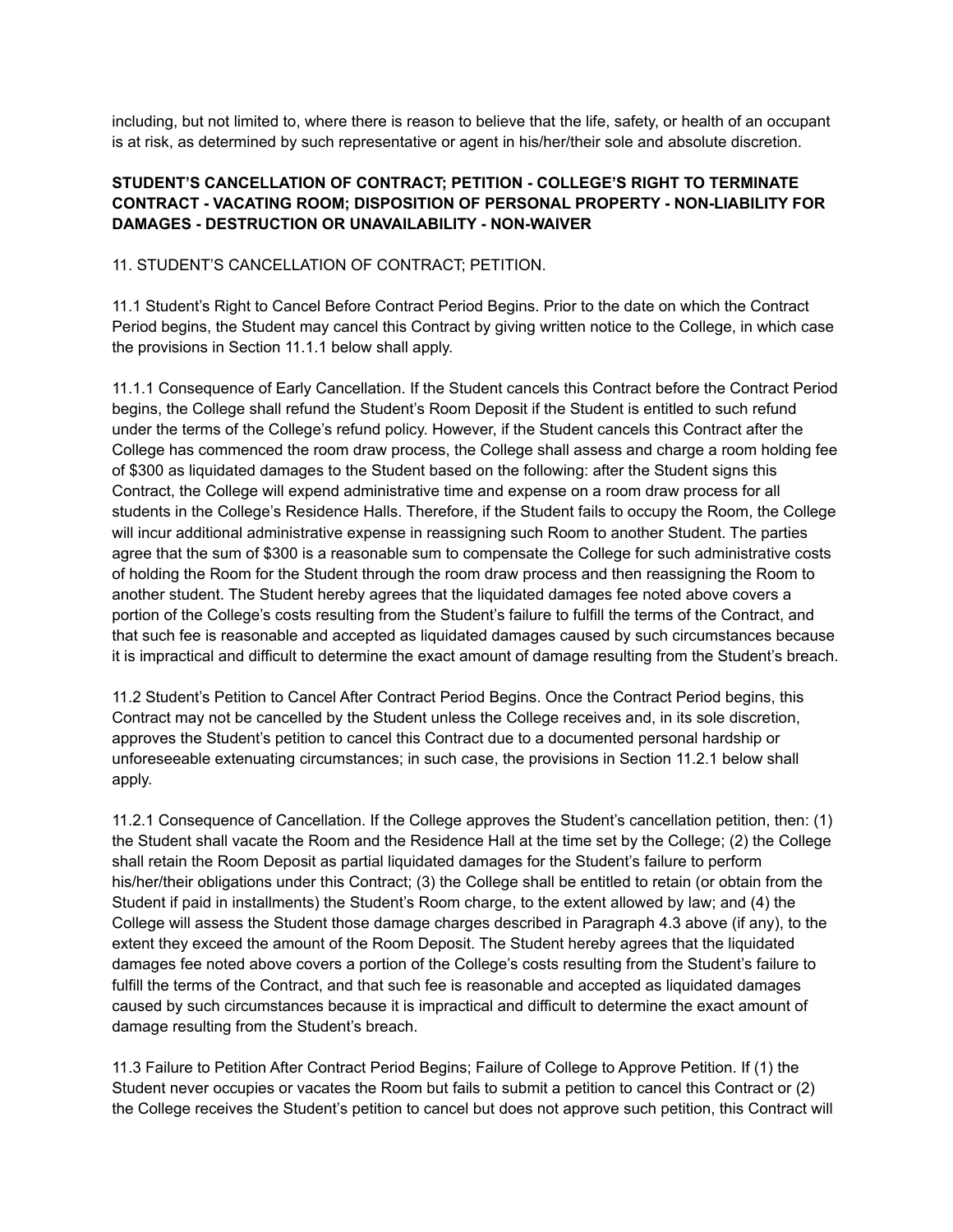not be canceled and the Student will continue to be responsible for all charges due under this Contract for the entire Contract Period.

## 12. COLLEGE'S RIGHT TO TERMINATE CONTRACT.

12.1 Circumstances Resulting in Termination of Contract. The College shall have the right at its option (and in addition to other available remedies) to terminate this Contract at any time after written notice to the Student (the "Notice of Termination"), and/or to terminate or to suspend any of the rights and privileges of the Student under this Contract, for any of the following reasons:

12.1.1 Monetary Default. A failure of the Student to pay money due under or as a consequence of this Contract, unless such payment is made within three days after the College's delivery of the Notice of Termination (the "Three-Day Period"). The College shall exclude Saturdays, Sundays and other judicial holidays from the calculation of the Three-Day Period.

12.1.2 Non-Monetary Default. A violation by the Student of any of the other terms and conditions of this Contract, unless such violation is, in the College's sole judgment, curable and the Student does cure such violation to the College's satisfaction during the Three-Day Period;

12.1.3 Loss of Student Status. The termination of the status of the Student as a currently enrolled full-time student at the College for any reason;

12.1.4 . Health, Safety, General Welfare or Emergency. If the College finds, in its sole discretion, that such action is appropriate for reasons of health, safety, general welfare of its students or an emergency (unless such matter is, in the College's sole judgment, curable and the Student cures such matter to the College's satisfaction during the Three-Day Period). Since each of the Residence Halls is a group living situation in which students are assigned Rooms as well as roommates, the Student agrees to respect the rights of other students and to behave in a manner conducive to a harmonious living environment as determined by the College. The College may therefore terminate this Contract for general welfare purposes if the Student demonstrates an ongoing inability to abide by the requirements for such group living.

12.2 Consequence of Termination. If the Student fails to timely remedy the breach or violation described in the Notice of Termination, or if the Notice of Termination provides that the Student's breach or violation is non-curable, the following shall apply: (1) the Student shall vacate the Room and the Residence Hall at the time set by the College; (2) the College shall retain the Room Deposit as liquidated damages for the Student's failure to perform his/her/their obligations under this Contract; (3) the College shall be entitled to retain (or obtain from the Student if paid in installments) the Student's Room payment; (4) the College will assess the Student those damage charges described in Paragraph 4.3 above (if any), to the extent they exceed the amount of the Room Deposit; provided the Student has completed the established check-out procedure and the Student has settled in full all accounts and debts owing to the College. The Student hereby agrees that the liquidated damages fee noted above covers a portion of the College's costs resulting from the Student's failure to fulfill the terms of the Contract, and that such fee is reasonable and accepted as liquidated damages caused by such circumstances because it is impractical and difficult to determine the exact amount of damage resulting from the Student's breach.

## 12.3 Suspension or Termination by the College Due to a Pandemic

12.3.1 The College may temporarily suspend or terminate this Contract at any time if (i) the College concludes in its sole and absolute discretion that, for health and safety reasons, such action is in the best interest of the College or its student body and (b) such action is due to the existence or risk of infection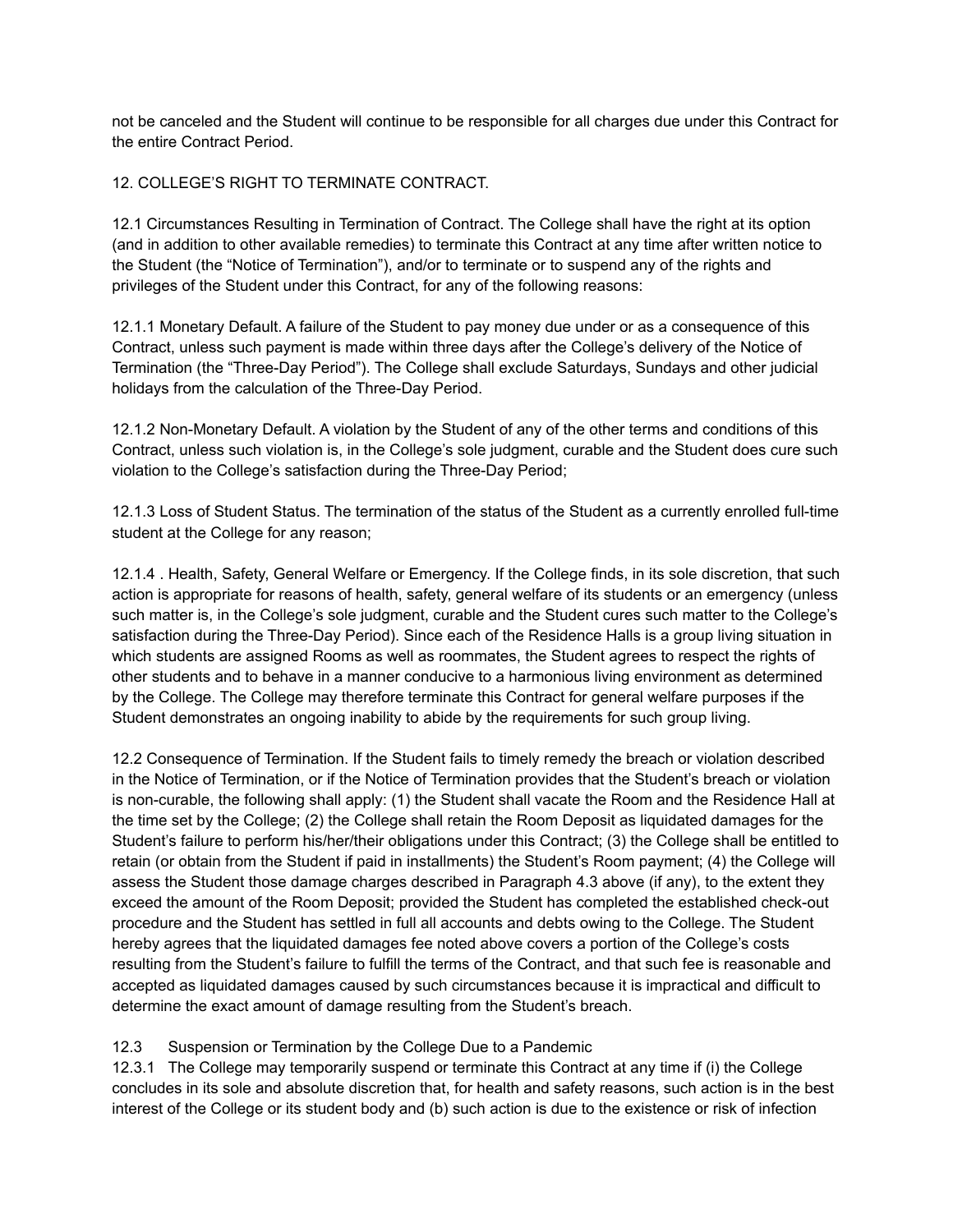caused by the novel coronavirus, COVID-19, or any other virus, epidemic, pandemic or emergency that may affect the health or safety of the College's students, even if the Student is virus-free. The College may also temporarily suspend or terminate this Contract even if the Student previously contracted the virus, since the extent of immunity and the risk of reinfection are unknown.

12.3.2 The College may also temporarily suspend or terminate this Contract at any time if an order, directive, ordinance or law issued by a local municipality, the State of California or the Federal government, or an order issued by a court of competent jurisdiction, requires the College to cease providing student housing for a definite or indefinite period of time.

12.3.3 If the College terminates this Contract, the College's Notice of Termination shall provide the Student not less than three business days' written notice of the termination date of this Contract. If Student fails to timely vacate the Student's Room, the College may also impose applicable fees in accordance with the terms of this Contract.

12.3.4 "Room and Board" charges are the fees paid by the Student for the right to occupy a Room under this Contract and for a meal plan. If the College terminates this Contract under this Section 12.3, the College shall place the value of all unused Room and Board charges to the Student's account within 60 days after the date this Contract terminates. The amount of unused Room and Board charges shall be calculated as either a fraction of the total Room and Board charges for the semester, the denominator of which is the total number of Boarding Days (defined below) in the applicable semester, and the numerator of which is the number of Boarding Days between the day after this Contract terminates and continuing through the end of the semester or another reasonable methodology as determined by the College If the College terminates this Contract before any semester commences, the College shall refund 100% of the Room and Board charges for such semester to the Student.

12.3.5 The phrase "Boarding Days" means the time period commencing on the date noted in Section 2.2 above and ending on the date noted in Section 2.3 above.

12.3.6 If the College decides to temporarily suspend this Contract, then this Contract shall remain in effect, subject to the following terms: (i) all references in this Section 12.3 to "termination" shall instead mean "suspension"; (ii) the College shall refund all unused Room and Board charges to the Student for only the time period covered by the suspension; and (iii) the Student may reoccupy his/her/their Room after the suspension ends.

12.3.7 The College reserves the right to (i) temporarily suspend this Contract on one or more occasions, (ii) terminate this Contract during or after a period of suspension and (iii) terminate this Contract without any prior suspensions.

12.3.8 If the College suspends or terminates this Contract under this Section 12.3, the College shall not owe an interest on the refunded Room and Board charges, not shall the College have any obligation to refund any other fees, including but not limited to application fees, early arrival or occupancy fees, late fees, or room change fees. After the Student moves out and the College inspects the Room, the College may also require the Student to pay applicable repair and/or replacement fees, in accordance with the terms of this Contract.

12.3.9 If any inconsistencies exist between the provisions in this Section 12.3 and any other term or provision in this Contract, the provisions in this Section 12.3 shall control.

13. VACATING ROOM; DISPOSITION OF PERSONAL PROPERTY. When the Student vacates the Room and Residence Hall, or upon cancellation or termination of this Contract, the Student must remove all personal property and shall leave the Room, its furnishings, fixtures, and any appliances in as good an order and condition as the same were upon commencement of the Student's occupancy, with reasonable wear and tear excepted. The Student must also return all Room keys to the Housing and Residential Life office (or pay for any lost keys in accordance with the College's key replacement cost schedule). The Student acknowledges that items left in the Room, or elsewhere on campus, after vacating or termination of this Contract shall be deemed to be abandoned property and may be immediately disposed of by the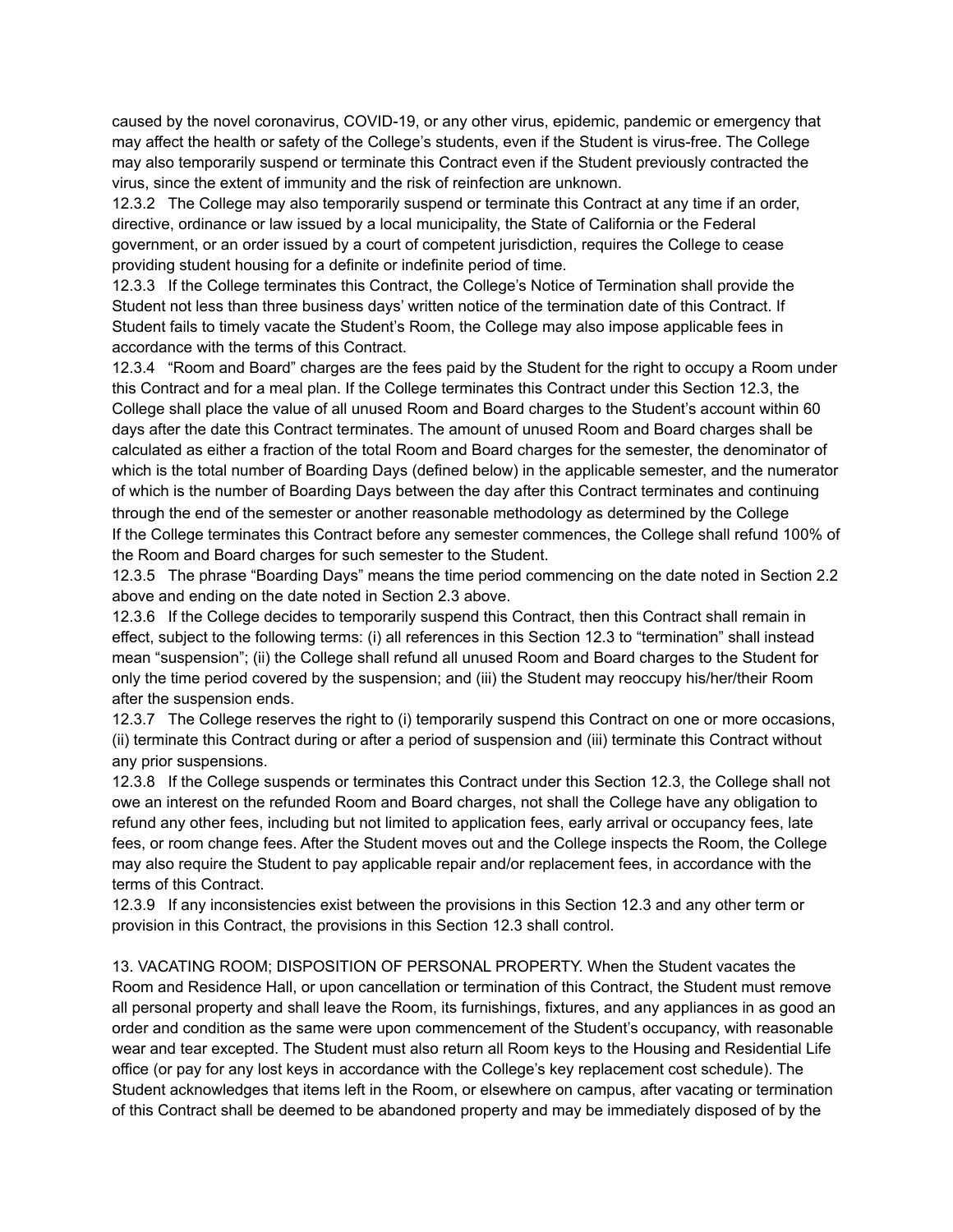College, in its sole discretion. Any costs incurred by the College associated with such disposal will be the financial responsibility of the Student. Further, if the College elects in its sole discretion to store any of the Student's possessions, the College may charge the Student a storage fee based on the College's cost to pack, relocate, store and ship such items to the Student, as applicable. Students may also temporarily store their items in designated storage locations as specified in Closing Memos and other College communications. There is no obligation on the part of the College to store any items deemed as abandoned in the Room or elsewhere on campus nor to reimburse the Student for any loss.

14. NON-LIABILITY FOR DAMAGES. The College shall not be responsible or liable directly or indirectly for loss of or damage to personal property resulting from fire, flood, electrical outages, theft, or any other cause which occurs in the Room, Residence Hall or common areas prior to, during, or subsequent to the Contract Period, even if the damage is alleged to have arisen out of the negligence of the College or its agents. The Student should review his/her/their property insurance coverage to ascertain the status of the Student's coverage while living in his/her/their Room, particularly noting the presence or absence of a coverage clause for mysterious disappearance (i.e. loss where physical proof is not available). The College strongly recommends that the Student purchase insurance (such as renter's insurance) to cover the loss of or damage to their personal property. The College has no responsibility and provides no insurance or financial protection for the Student's personal property.

15. DESTRUCTION OR UNAVAILABILITY. In the event that the Room is destroyed or becomes not habitable for occupancy as the result of conditions not reasonably foreseeable at the time this Contract is made (but not as a result of conditions caused by the Student), the Student shall be entitled to a full refund if such destruction or inhabitability occurs prior to occupancy or to a pro rata refund for any fees applicable to periods the Student cannot be provided with a Room. Such refund shall be the Student's sole and exclusive remedy. Such conditions include, but are not limited to, damage caused by floods, fire, earthquake, other natural disasters and vandalism; civil disorder; compliance with state or federal law; and unanticipated interruption of basic services.

16. NON-WAIVER. The College's waiver of any breach of a term or condition of this Contract shall not constitute the College's waiver of any subsequent breach.

# **APPLICABLE LAW AND VENUE - NOTICES - ENTIRE AGREEMENT; DOCUMENT PRIORITY; AMENDMENTS**

17. APPLICABLE LAW AND VENUE. This Contract shall be governed by and construed in accordance with the laws of the State of California applicable to contracts made and to be performed therein. The Student agrees to submit to the jurisdiction of the federal and state courts in Los Angeles County, California, for the resolution of any disputes arising hereunder.

18. MEGAN'S LAW NOTICE. The College is required by law to provide the following notice to the Student: Notice: Pursuant to Section 290.46 of the Penal Code, information about specified registered sex offenders is made available to the public via an Internet Web site maintained by the Department of Justice at www.meganslaw.ca.gov. Depending on an offender's criminal history, this information will include either the address at which the offender resides or the community of residence and ZIP Code in which he or she resides.

#### 19. INFORMATION ABOUT BED BUGS.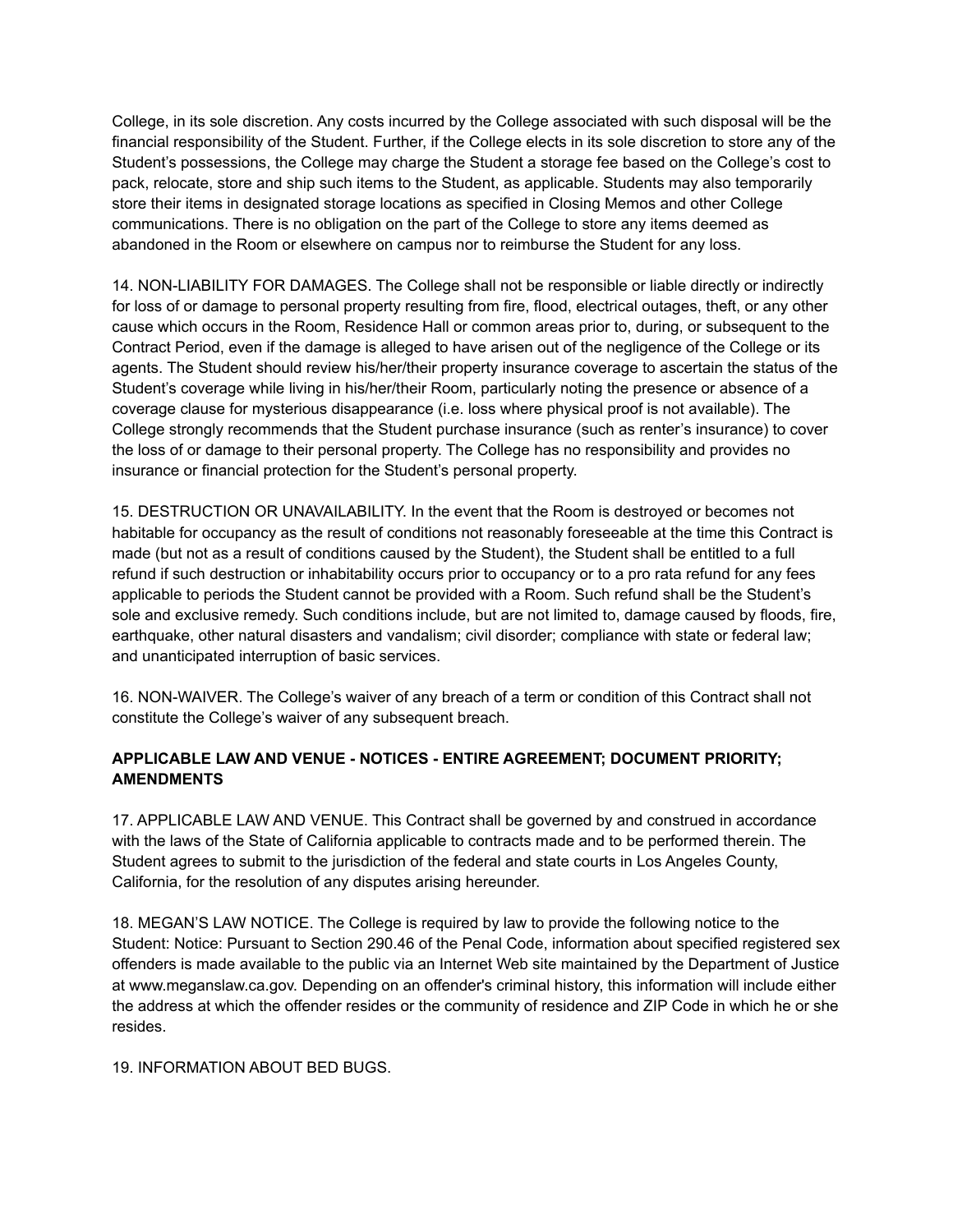19.1 Bed bug Appearance: Bed bugs have six legs. Adult bed bugs have flat bodies about  $\frac{1}{4}$  of an inch in length. Their color can vary from red and brown to copper colored. Young bed bugs are very small. Their bodies are about 1/16 of an inch in length. They have almost no color. When a bed bug feeds, its body swells, may lengthen, and becomes bright red, sometimes making it appear to be a different insect. Bed bugs do not fly. They can either crawl or be carried from place to place on objects, people, or animals. Bed bugs can be hard to find and identify because they are tiny and try to stay hidden.

19.2 Life Cycle and Reproduction: An average bed bug lives for about 10 months. Female bed bugs lay one to five eggs per day. Bed bugs grow to full adulthood in about 21 days.

19.3 Bed bugs can survive for months without feeding.

19.4 Bed bug Bites: Because bed bugs usually feed at night, most people are bitten in their sleep and do not realize they were bitten. A person's reaction to insect bites is an immune response and so varies from person to person. Sometimes the red welts caused by the bites will not be noticed until many days after a person was bitten, if at all.

19.5 Common signs and symptoms of a possible bed bug infestation: (i) small red to reddish brown fecal spots on mattresses, box springs, bed frames, mattresses, linens, upholstery, or walls. (ii) molted bed bug skins, white, sticky eggs, or empty eggshells; (iii) very heavily infested areas may have a characteristically sweet odor; (iv) red, itchy bite marks, especially on the legs, arms, and other body parts exposed while sleeping. However, some people do not show bed bug lesions on their bodies even though bed bugs may have fed on them.

19.6 For more information, see the Internet Web sites of the United States Environmental Protection Agency and the National Pest Management Association.

19.7 Actions to Control Bed Bugs. Student agrees to prevent and control possible bed bug infestation by routinely taking the following precautions: (i) check for hitch-hiking bed bugs, and inspect your clothing, luggage, shoes and personal belongings for signs of bed bugs before re-entering your Room; (ii) check backpacks, shoes and clothing after using public transportation or visiting theaters; (iii) after guests visit, inspect beds, bedding and upholstered furniture for signs of bed bug infestation; (iv) report any problems immediately to the College (even a few bed bugs can rapidly multiply to create a major infestation that can spread to other units); and (v) cooperate with pest control efforts to facilitate the detection and treatment of bed bugs. Student waives any claims of any nature against the College for any losses, damages and expenses as a result of the negligence of Student or any guest occupying or using the Room. Further, the College shall not be liable for any loss of Student's personal property as a result of an infestation of bedbugs.

# 20. LEAD-BASED PAINT (FOR HOUSING BUILT BEFORE 1978).

20.1 Lead Warning Statement. Housing built before 1978 may contain lead–based paint. Lead from paint, paint chips, and dust can propose health hazards if not managed properly. Lead exposure is especially harmful to young children and pregnant women. Before renting pre-1978 housing lessors must disclose the presence of lead–based paint and/or lead–based paint hazards in dwelling. Lessees must also receive a federally-approved pamphlet on lead poisoning prevention.

20.2 The College's Disclosure. The College has no current knowledge of the presence of lead-based paint and/or lead–based hazards in the housing.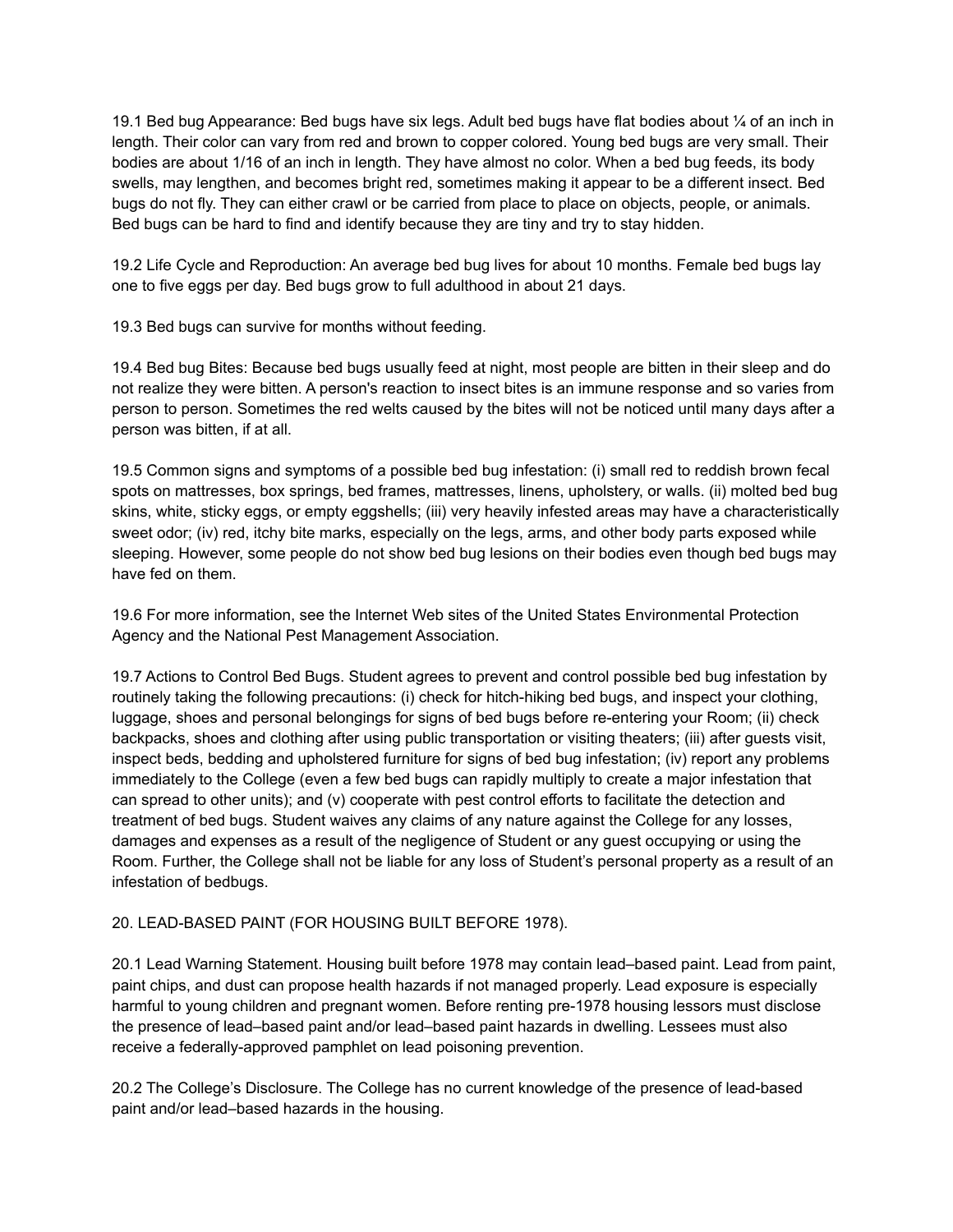20.3 No Records or Reports. The College has no reports or records pertaining to lead-based paint and/or lead-based paint hazards in the housing.

20.4 Student's Acknowledgement. By signing below, Student acknowledges receiving the above information and further acknowledges receiving a copy of the EPA/HUD lead hazardous information pamphlet entitled "Protect Your Family from Lead in Your Home". Students may also download such pamphlet at: https://bit.ly/2ts1FUt

20.5 Certification of Accuracy. By signing below, the parties have reviewed the information and certify, to the best of their knowledge, that the information they have provided is accurate.

21. ASBESTOS DISCLOSURE (FOR HOUSING BUILT BEFORE 1979). Some of the student housing was built prior to 1979, when asbestos was used as a material in the construction of buildings. The College has conducted a review of buildings for known friable and non-friable asbestos and identified specific areas with asbestos containing materials ("ACMs"). The College maintains a specific listing of buildings with known friable and non-friable asbestos, and buildings where no ACMs have been found, and publishes the list on its website at https://bit.ly/2SNiHGB . For additional information regarding ACMs, the Student may contact the Facilities and Maintenance Office at (909) 621-8226. The College has not inspected every part of every pre-1979 building for ACMs, and therefore makes no representations or warranties about the existence or non-existence of ACMs, other than the list noted above where the College has found ACMs. If the Room contains ACMs, please note the following information regarding these materials:

21.1 Asbestos is a mineral that readily separates into long, flexible fibers suitable for construction use because of their strength, heat-resistance and durability. ACMs are manufactured construction material which contain more than 1/10 of 1% asbestos by weight. Prior to 1979, ACMs were commonly used in acoustic ceiling material, paper tape, heating and cooling ducts, and certain types of floor tiles. Release of asbestos fibers may result in exposure and potential health risks from that exposure. Asbestos is contained in the Proposition 65 a published list of naturally occurring and synthetic chemicals known to the State of California to cause cancer.

21.2 Student shall notify the College immediately, in writing, preferably via the Facilities and Maintenance work order system: (a) if there is any damage to or deterioration of the ceiling, walls, or floor tiles in the Room or building, including (without limitation) loose, cracking, hanging, or dislodged material, water leaks, or stains in the ceiling, walls, or floor tiles; or (b) upon the occurrence of any of the activities described above. Nothing contained herein shall allow Student to avoid its obligations under this Contract.

22. NOTICES TO THE COLLEGE; NOTICE FOR ROOM PAYMENTS. The name, telephone number, and usual street address of the College or its authorized agent for (i) receipt of personal service of process, (ii) receiving all notices and demands is and (iii) at which personal service for the College's authorized property manager may be effected is: Andrew R. Dorantes, Vice President, COO and Treasurer, Harvey Mudd College, 301 W. Platt Blvd, Claremont, CA 91711 (909) 621-8126. The name and address of the person or entity to whom all Room payments shall be made is noted in the section below entitled, "Payment Methods". The phone number for the recipient of such payments is: (909) 621-8107 (Student Accounts Office).

23. ENTIRE AGREEMENT; DOCUMENT PRIORITY; AMENDMENTS. This Contract (including the HMC Assistance Animal Policy and those provisions in the Catalogue, the Student Handbook and those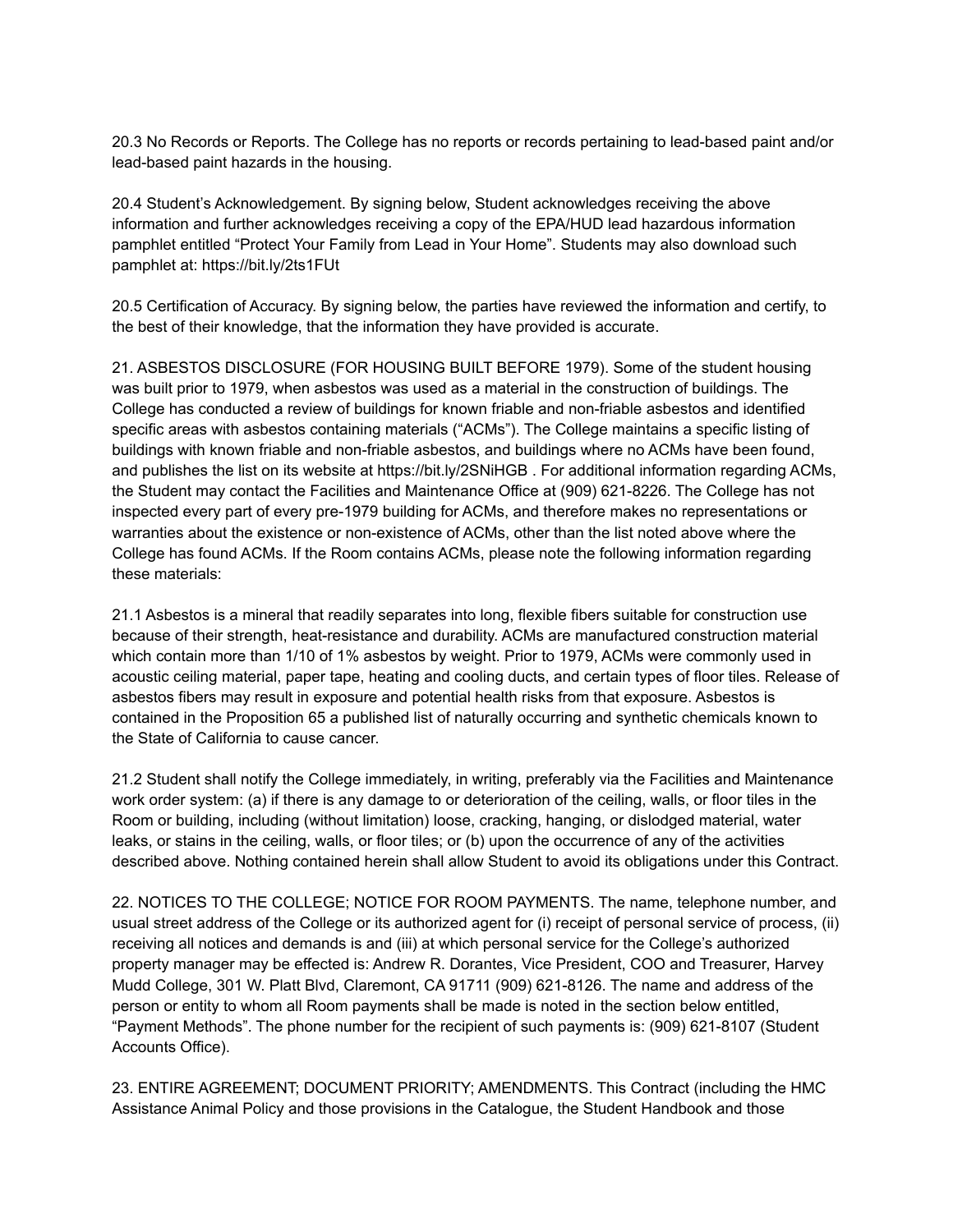portions of the College's website that address the topics covered by this Contract) constitutes the entire agreement between the parties hereto with respect to the subject matter and supersedes all prior and contemporaneous agreements, whether oral or written. There is no other representation, understanding, promise or agreement between them except those set forth above or referenced herein (including but not limited to Exhibit "A"). The HMC Assistance Animal Policy and the provisions in the Catalogue, Student Handbook and College's website that address the topics covered by this Contract are incorporated herein by this reference. If any conflict exists between the provisions in this Contract and the provisions in the Catalogue, Student Handbook or College's website, the provisions in this Contract shall control. No modification or amendment to this Contract will be effective unless it is in writing and is signed by all parties.

24. CERTIFICATION. The Student certifies that the statements made in connection with this Contract are true and correct.

THE STUDENT REPRESENTS THAT HE/SHE/THEY HAS READ AND UNDERSTANDS THIS CONTRACT. BY PROVIDING HIS/HER/THEIR ELECTRONIC SIGNATURE BELOW, COMPLETING THE BLANKS AND CLICKING "I AGREE", THE STUDENT IS AGREEING TO ABIDE BY ALL OF THE CONTRACT'S TERMS AND CONDITIONS, AND GRANTS PERMISSION TO THE COLLEGE TO RELEASE THE STUDENT'S NAME AND CONTACT INFORMATION TO THE STUDENT'S ROOMMATE(S).

THE STUDENT FURTHER UNDERSTANDS THAT BY COMPLETING THIS ONLINE FORM, THE STUDENT IS CONSENTING TO CONDUCT THIS TRANSACTION BY ELECTRONIC MEANS AND THAT THE COLLEGE MAY COMMUNICATE WITH THE STUDENT ELECTRONICALLY IN CONNECTION WITH ALL ASPECTS OF THIS TRANSACTION, INCLUDING SENDING THE STUDENT ELECTRONIC NOTICES.

THE STUDENT ALSO UNDERSTANDS THAT IF THE STUDENT IS UNDER 18 YEARS OF AGE, THE STUDENT MAY ELECTRONICALLY SIGN THIS CONTRACT, BUT THE STUDENT IS REQUIRED TO HAVE A PARENT OR GUARDIAN'S COMPLETED INFORMATION AND ELECTRONIC SIGNATURE OR PRINT A COPY OF THE COMPLETED CONTRACT AND MAIL OR DELIVER TO THE COLLEGE, ADDRESSED TO THE DEAN OF STUDENTS OFFICE.

## EXHIBIT "A"

Information on charges can be found at: https://bit.ly/2XEbhsN Information on refunds can be found at: https://bit.ly/2H3FJYo

Payment Methods

HMC offers three payment methods:

1. Payments may be sent by mail to

Standard USPS Payment Mailing Address Harvey Mudd College Dept 8185 Los Angeles, CA 90084-8185